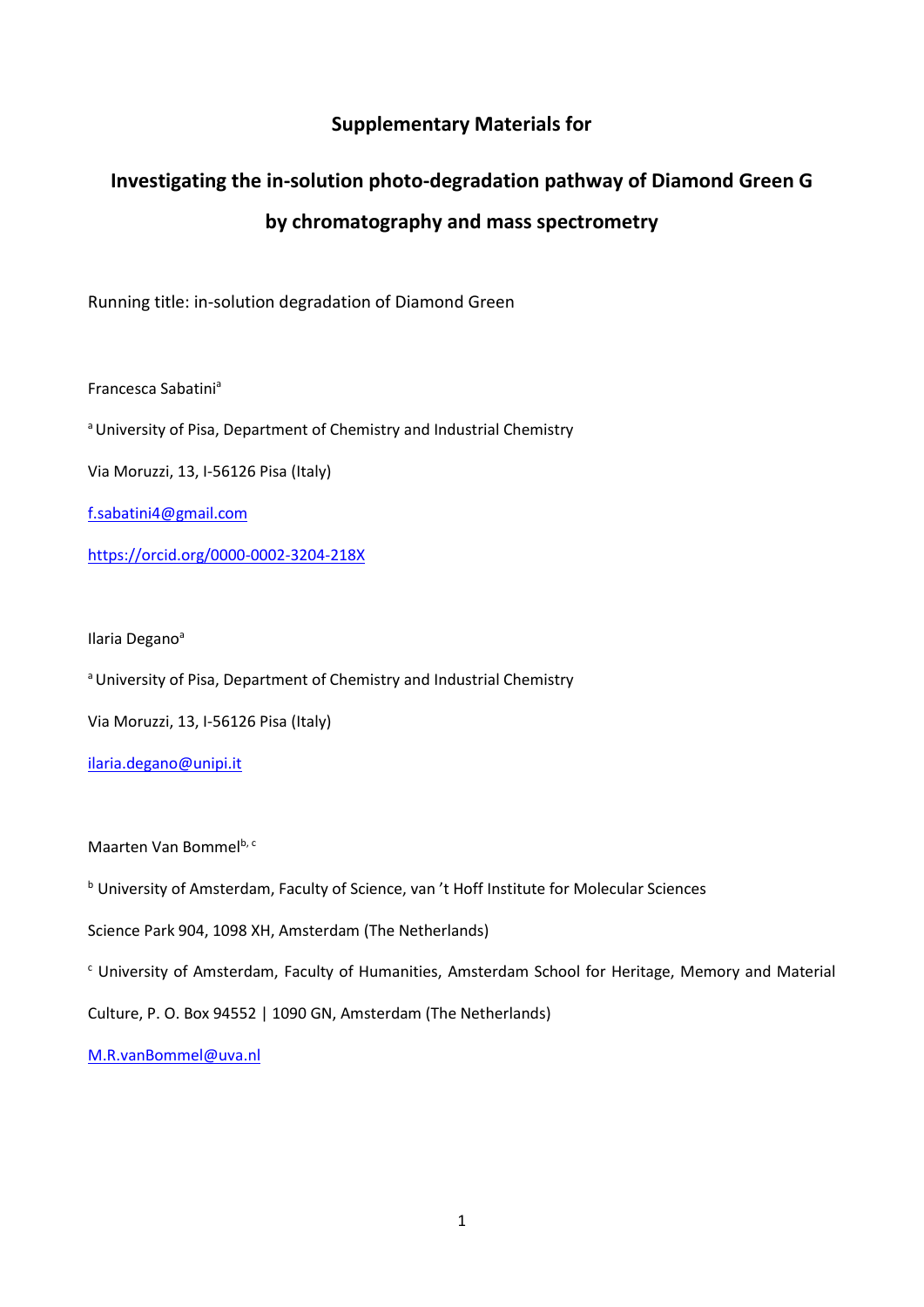

**Figure S1:** Product-ion mass spectra of **a)** DG; **b)** DG-1Et; **c)** DG-2Et1; **d)** DG-2Et2; **e)** DG-3Et; **f)** DG-4Et. Positive mode, CID at 50.0 V. Precursor-ions are indicated with a blue diamond.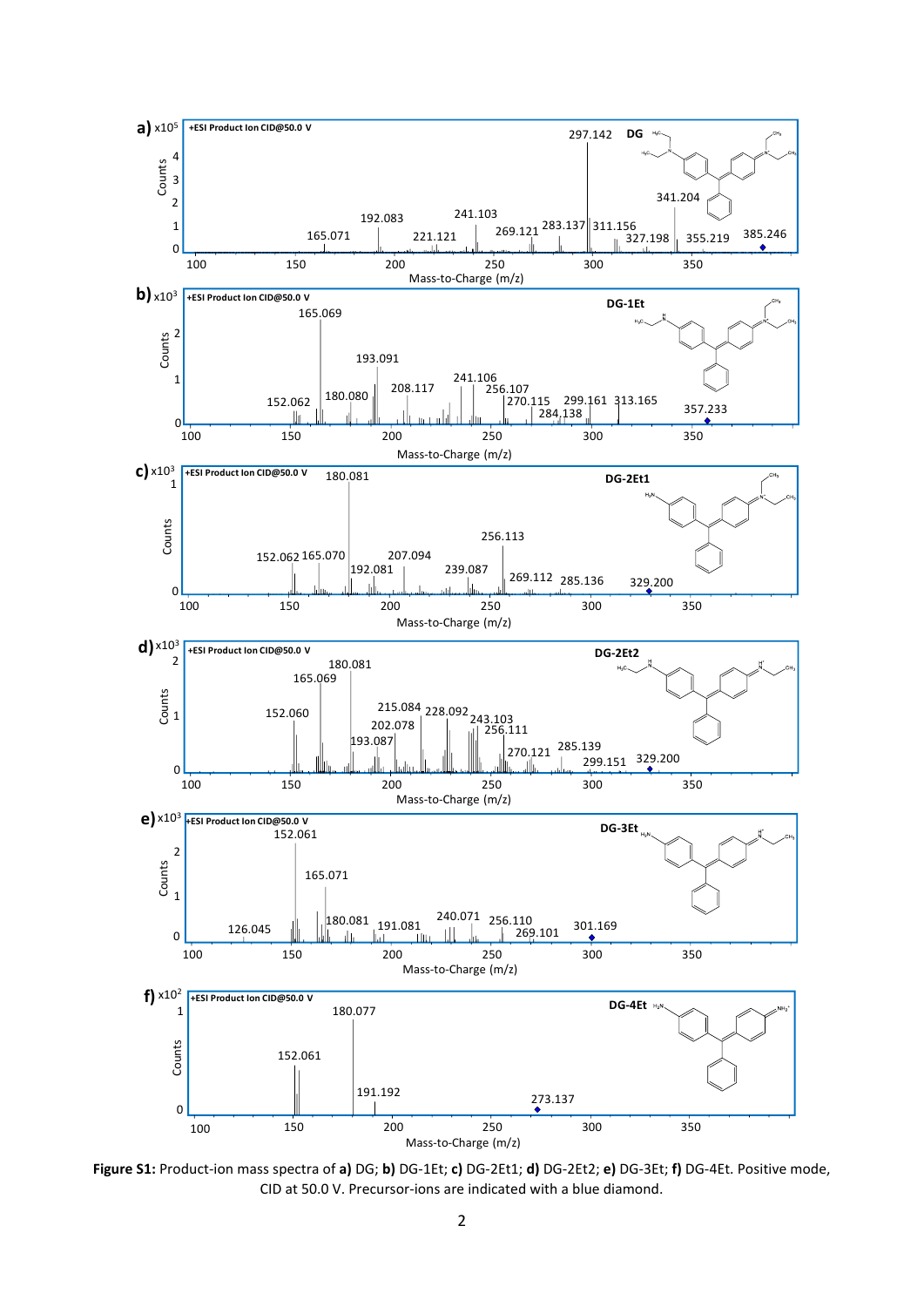| Label/MW                 | [M] <sup>+</sup> | [M-Et] <sup>+</sup> | [M-Et-Me] <sup>+</sup> | $[M-2Et]$ <sup>+</sup> | $[M-2Et-Mel^+]$ | [M-3Et] <sup>+</sup> /<br>[M-2Et-2Me]+ | [M-Et-<br>$(Et)_2N]^+$ | [M-4Et] <sup>+</sup> |
|--------------------------|------------------|---------------------|------------------------|------------------------|-----------------|----------------------------------------|------------------------|----------------------|
| DG<br>(385.264)          | 385.264          | 355.217             | 341.204                | 327.187                | 311.156         | 297.142                                | 283.136                | 269.12               |
| <b>MeDG</b><br>(371.248) | 371.248          | 341.201             | 327.187                | 311.153                | 297.140         | 284.142                                | 269.119                |                      |
| 2MeDG<br>(357.233)       | 357.233          | 327.185             | 313.171                | 299.163                | 284.138         | 270.127                                |                        |                      |
| DG-1Et<br>(357.233)      | 357.233          |                     | 313.165                | 299.161                | 284.138         | 270.115                                |                        |                      |
| MeDG-1Et<br>(343.217)    | 343.217          |                     | 299.137                | 284.115                | 269.115         |                                        |                        |                      |
| DG-2Et1<br>(329.201)     | 329.201          | 299.151             | 285.139                | 269.112                | 256.113         |                                        |                        |                      |
| DG-2Et2<br>(329.201)     | 329.201          | 299.151             | 285.139                | 269.112                | 256.111         |                                        |                        |                      |
| DG-3Et<br>(301.170)      | 301.17           | 271.12              |                        |                        |                 |                                        |                        |                      |
| DG-4Et<br>303.186)       | 273.137          |                     |                        |                        |                 |                                        |                        |                      |

**Table S1:** Fragments identified in MS/MS spectra of DG and its seven degradation products with triarylmethane structure.



**Figure S2:** Product-ion mass spectra of **a)** MeDG; **b)** 2MeDG; **c)** MeDG-1Et. Positive mode, CID at 50.0 V.